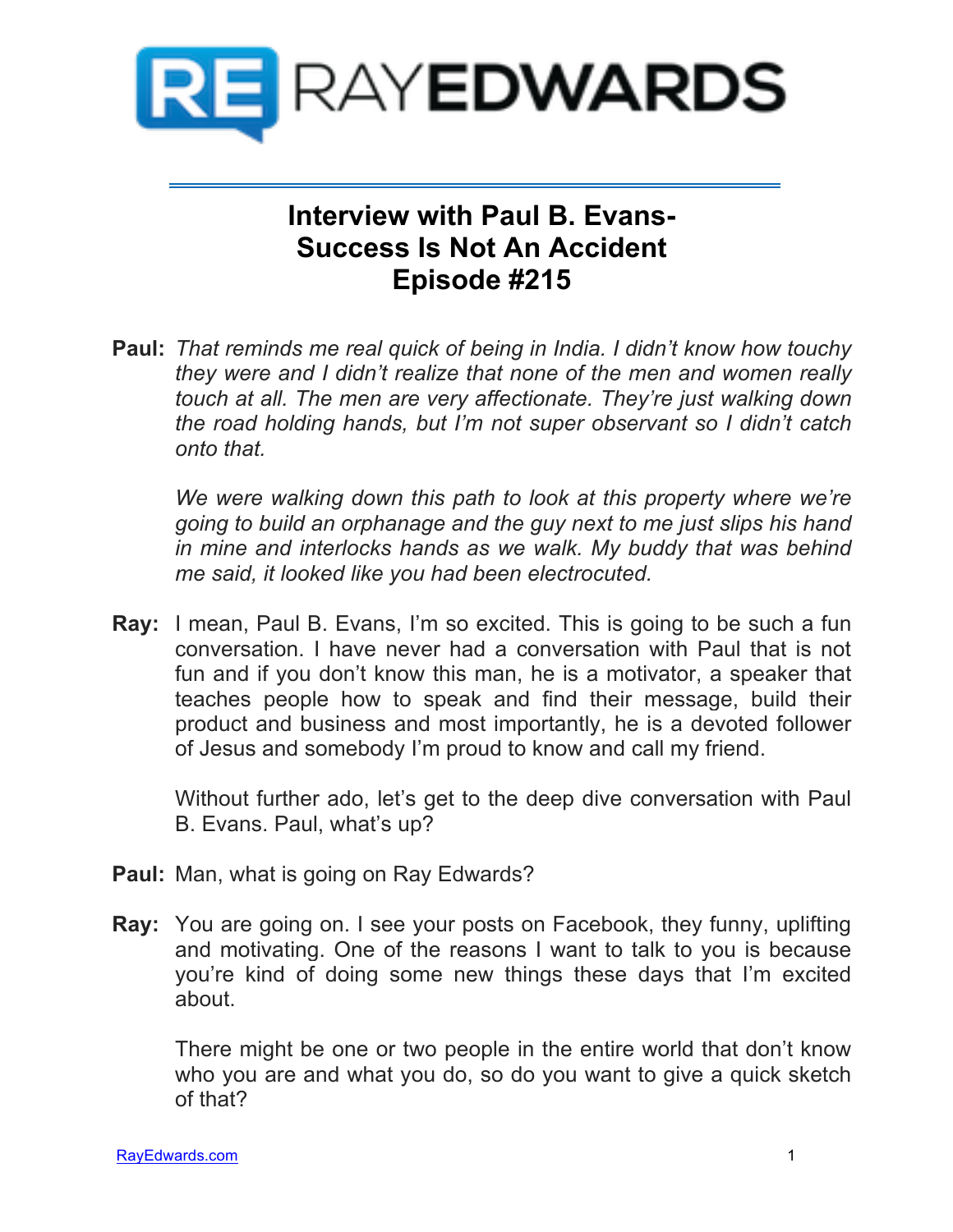**Paul:** Listen, I don't know who I am and what I do, so there's obviously going to be several. I'm obviously Ray Edward's friend, Paul Evans, and I do several things like so many of us who are in the creative and information marketing space, taking a lot of the things that I've experienced in my life and putting it together in a framework or a way to teach other people to get very similar results.

Everything from my long ago background and actually owning a fitness center and gym, to currently being a speaker, teacher and author and helping other people take their message, discover that message often and amplify it to take it out to the marketplace so that they get loud with it. Then they can have an impact or if they want influence if that's the end goal or even if they want an income.

So, I focus on all those things to really help people, not just leave a legacy but to live a legacy, so that you're actually living and experiencing life in such a way that you don't feel like you're going to leave something behind because you're experiencing so much in the here and now.

- **Ray:** I like that. That makes me rethink some things. See what you did, you made me start thinking.
- **Paul:** Stop. Don't go too far with that. Over thinking is the number one cause of unhappiness.
- **Ray:** That is so true. You know what I've heard, success is not an accident.
- **Paul:** It is not. It will not just happen. It's not going to fall in your lap. There is no golden goose. There are no magic beans. But, if you get out there and work, dedicate yourself and remain consistent and try as much as possible to stay focused and on fire, which is not always easy, then you will achieve what I consider the definition of success, that it is the progressive realization of a worthy ideal, as Earl Nightingale said in the 1957 recording of The Strangest Secret.
- **Ray:** I love that recording. That quote is one of my favorites about success of all time. It's also my definition of success or I mean I agree with Earl's definition of success.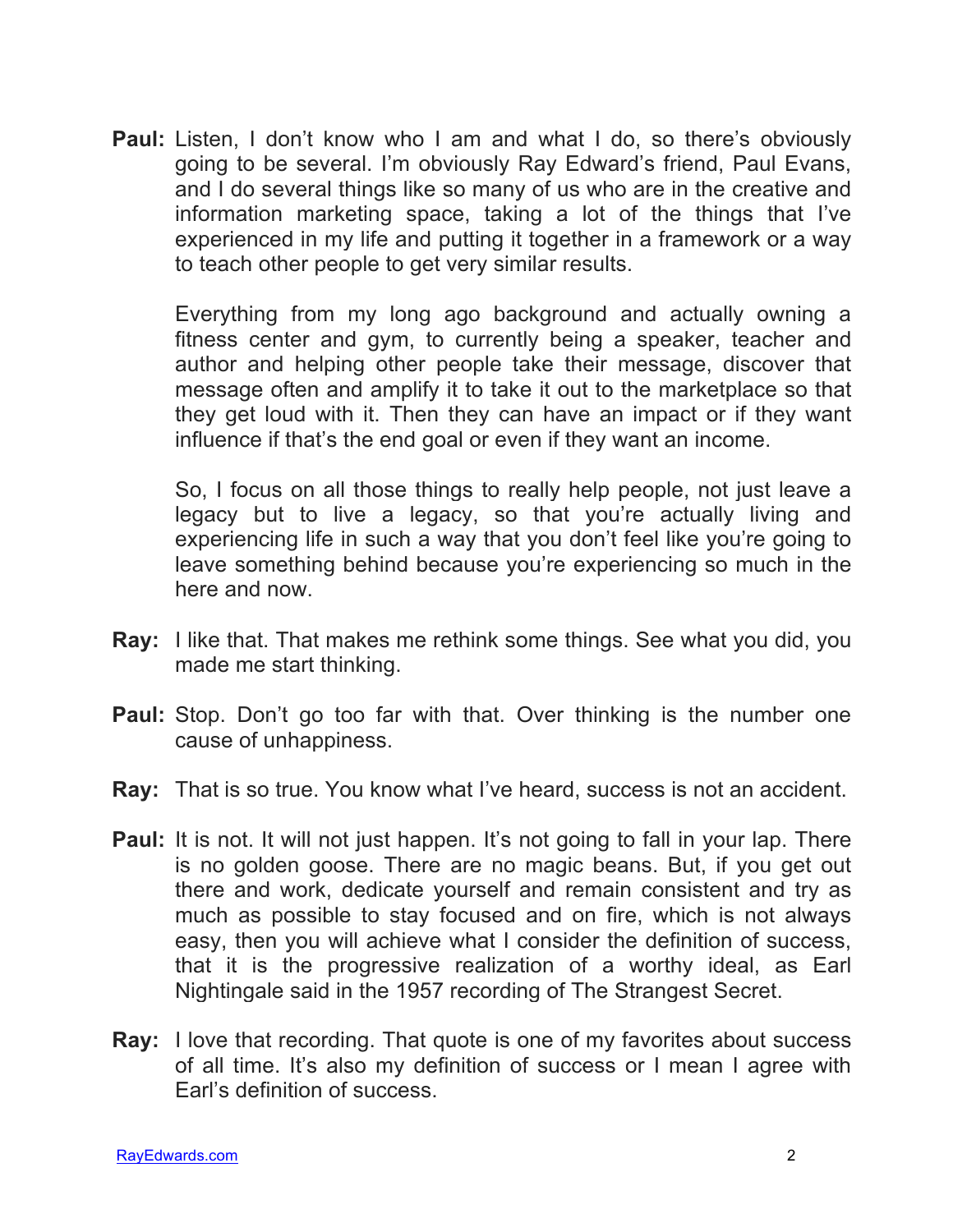What I want to do is focus on just a couple things that I've noticed and for those who don't understand my sense of humor, success is not an accident, it's a saying that Paul is known for. It's like a signature saying of his and I love it so much because there's a whole philosophy that is bound up in that one little sentence.

**Paul:** Absolutely. Because it's so easy to feel that things are set against us or somebody else got the fair shake or somebody else has the right contacts and someone else has it easier, but success isn't really an accident it's not just going to happen to us. It often happens for us if we're out there doing the right things in the right way at the right time.

Sometimes things have to converge in a magnificent way for it to happen, if it's really big and really challenging and then other things can be very simple, such as you're out to eat and you can tell that the waiter/waitress is having an awful day. You can tell they're upset about something and you give them a tip that they technically don't deserve, but it changes their entire mood and outlook. It wasn't an accident that their mood and/or outlook changed you did it on purpose.

So success in any form is not really accidental. We can be very intentional. We can implement and change, not only our lives but the lives of others around us if we'll simply have a little forethought.

**Ray:** I work with people in a similar area that you do, helping them define their ideas and get those ideas into a form where they can create income or impact or achieve a certain outcome from. This one thing, this one attitude, this one belief that success is not an accident, that it's up to you, that you can either have an excuse or you can have success, but you can't have both simultaneously.

If people could just get that one belief they almost don't need everything else, everything else just becomes a handy tool but what I find is that no matter how good the tools are somebody's handed, if they have the wrong attitude about this one thing then none of the tools will work.

**Paul:** So true. A lot of times when those of us, like you and me, who love to really get into the positive areas of life and encourage other people to do so, people often feel like it's easy for you because you have this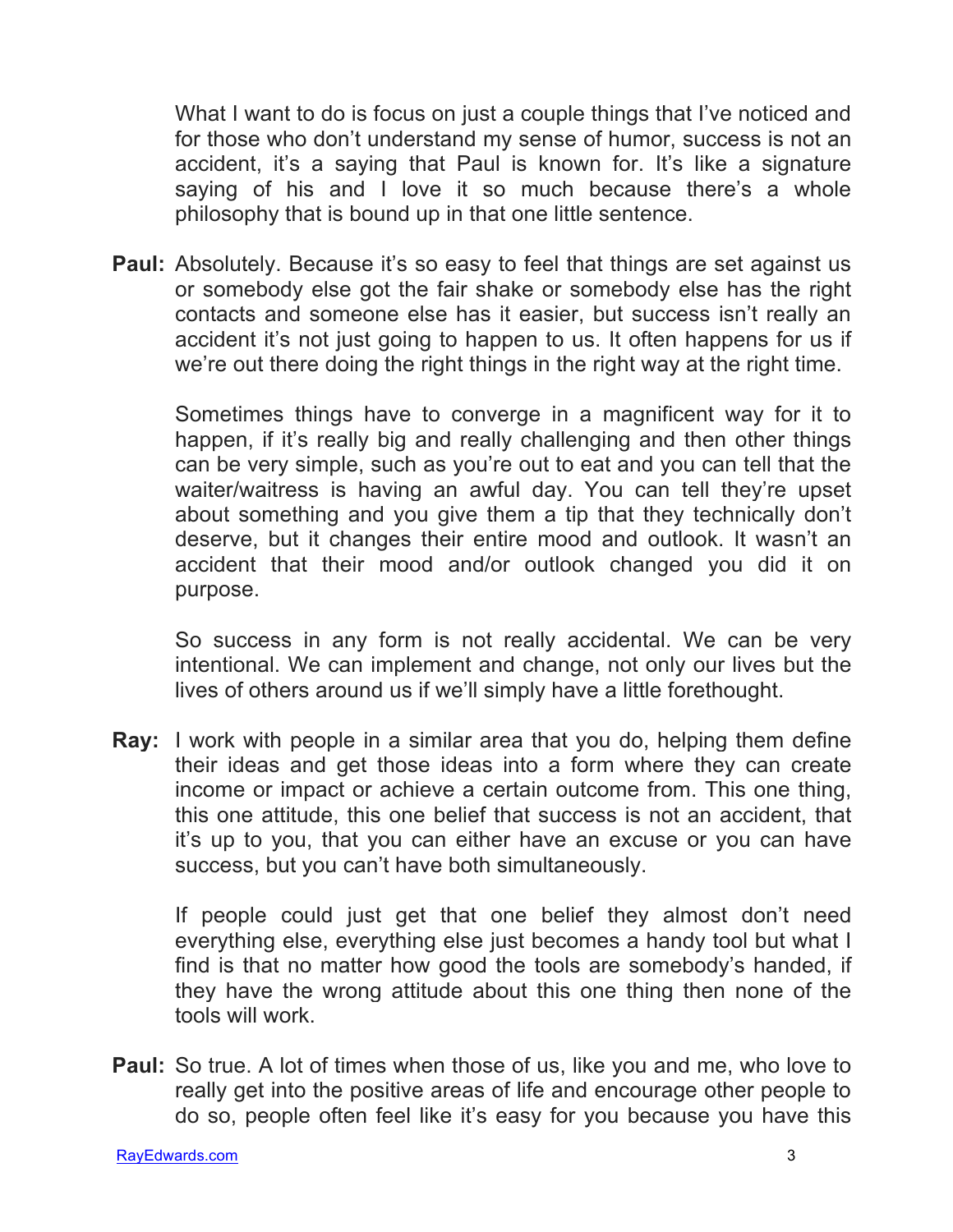outlook that's so different. The truth is, I create this stuff for me. There are plenty of times when I don't want to do anything. I don't want to take the next step or do the next action and I'll go, well, success is not an accident and it's not just going to happen, so I'm using this same talk on myself to get me to do the things I don't want to do.

**Ray:** Absolutely. I come from the same place and I'm always amused when I hear from people, it's easy for you, because you've already got this perfect life and it makes me laugh, thinking, you apparently don't know me. Come hang out with me for a while and see how perfect my life is. It's not about having the perfect life.

Let's look at just the area of taking your ideas and turning them into something that you can sell. I've encountered two or three people in just the last week who have said to me, that's over. There's a lot of people who had a hay day with that, but you can't do that anymore there's too much competition.

**Paul:** Well, I think there's too much competition if we're going to be like everybody else. If we're going to look out there and say this is what so and so is doing, so I'm going to do what they're doing. I'm going to sound like they sound. I'm going to try to mimic and copy them, then there's a lot of competition out there but there's really no competition for you, so when it comes to your own voice, your own style, your own oddness, all of that is where you leverage that message.

So it's not going away simply because people are always going to be unhappy, so they need a way to become happy. Like if there's somebody unhappy and they want to lose 20 pounds of it then they're unhappy. You say guess what, you're unhappy with this weight and I happen to have a process, an idea that will move you from 20-25 pounds unhappy to 25 pounds lighter, happy and here is exactly how I can take you to happy.

That's so simplified and silly, but there's never going to be a time when people are going to be satisfied with being unhappy and don't want to move to happy, it's just not going to happen.

**Ray:** Preach it! That is so true. Let's examine this thing as you were talking about being yourself and not being other people. We both see this a lot, when people see someone they admire which is great, having role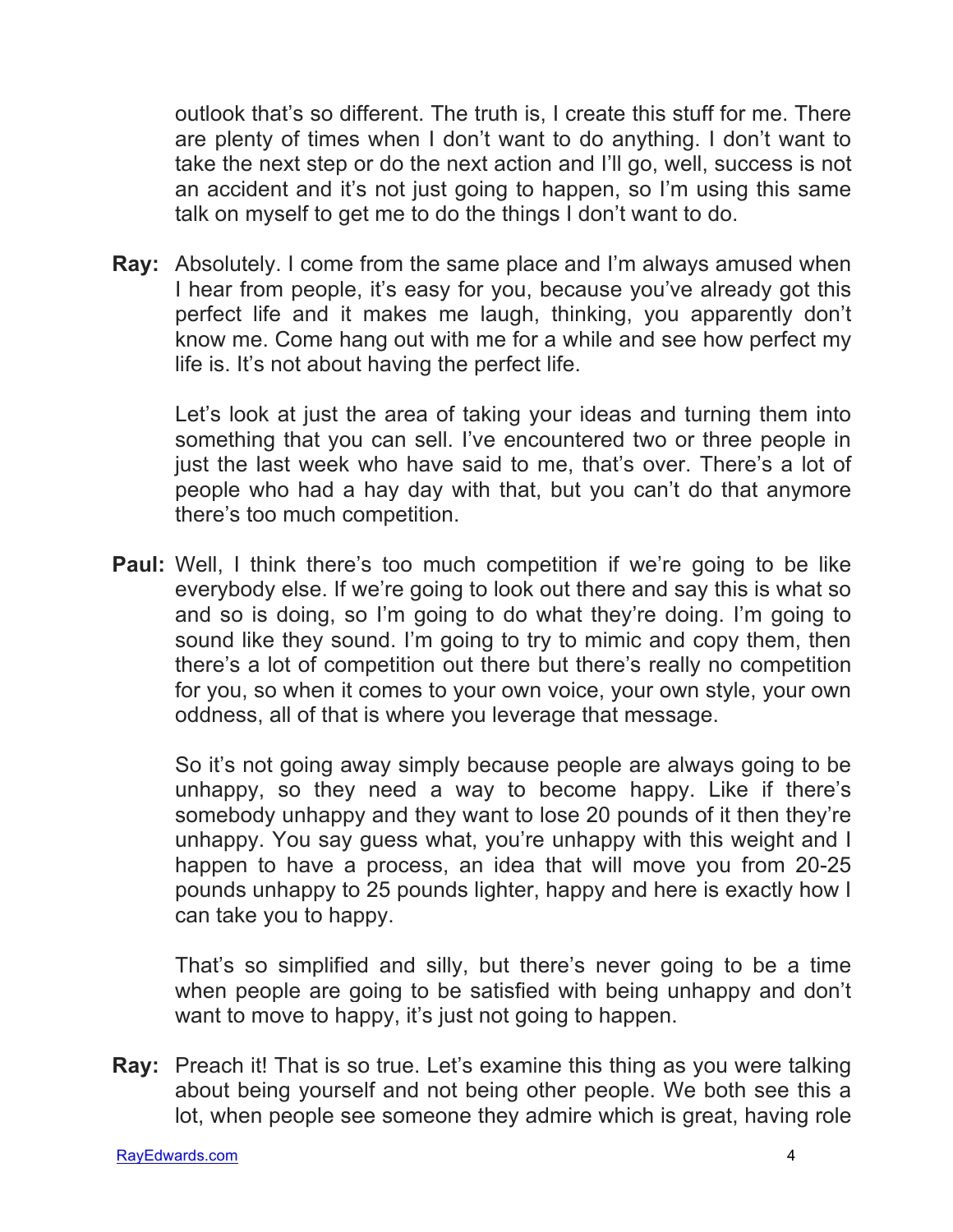models and people who inspire you, like you inspire me but I would never try to have something called 10/10 life, because that's you. Success is not an accident is your thing and it's not about the words it's the well spring where that comes from. It's the personality, you said it's your oddness. When you're working with people how do you help them find that oddness or help them get comfortable with letting it out?

**Paul:** Those are two different things. First of all, most people are not extremely self-aware and it's a challenge because we've spent most of our life covering up the things we don't like, the things we don't appreciate about ourselves and we try to cover them up with acting like what we think will be accepted so really, the first step to discovering who we are is to try to strip away those layers and even begin with what you don't like about yourself.

And how that either needs to be leveraged or needs to be changed. So I'm like anybody, I have all these major quirks. I'm extremely hyperactive most of the time, ADHD, I forget things all the time and people get mad at me constantly because I was supposed to do this or that and you didn't remember. I put you in charge of this, so why didn't you do XY&Z? I know that's part of my makeup, but instead of going you know what, I'm going to be out here acting perfect like I've got this perfect memory, everything's okay and I'm not really hyperactive I'm normal.

I say, why don't I just accentuate that since that's who I really am and instead of changing it I took the things that maybe weren't the best attributes to have and say, how can I take that weirdness and make it great? How can I leverage it, so instead of saying I'm super dependable on that 10-week project, I'll say listen when you have somebody that you can't call on that you need spontaneous, spur of the moment, you need a wing-it, an idea instantly, I'm your guy. So I just take that thing that I've been covering up and made it the thing that was really attractive.

The next step, if we can discover some of those things and here's a key too and Ray, this is a given but it's things that help other people, not hey I'm weird and it's destructive and I'm going to accentuate that. Instead, I'm weird and I'm going to use it for good.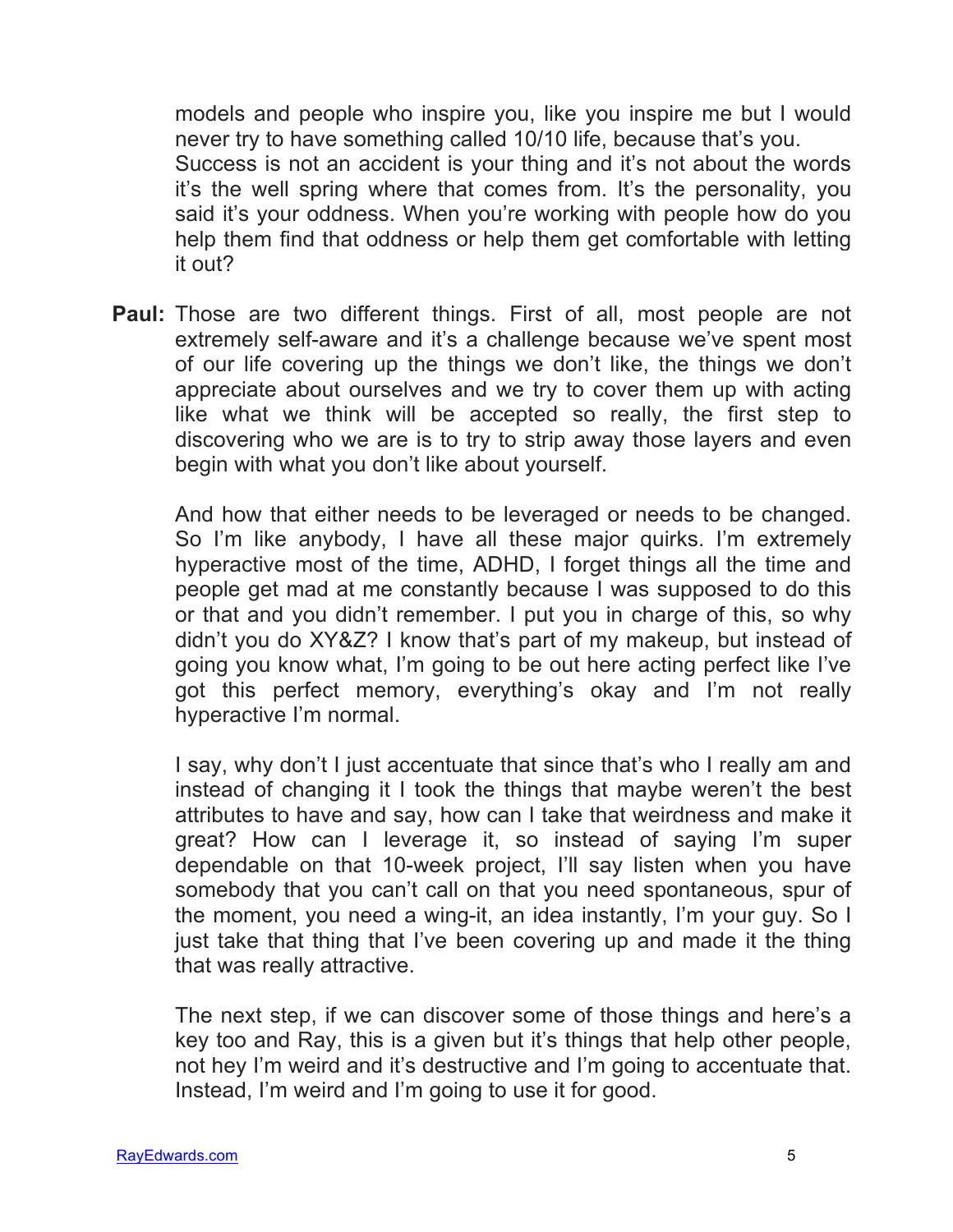Then, when we take it out to the marketplace it's hard to unleash it because the one thing that I think 90% of people are living for is love and acceptance, attribution, affirmation, you did a good job and all those things, and we live in a world that's highly critical and we're scared to release ourselves, because we're going to get judged and critiqued and we're going to take it personal. So it's not easy to separate ourselves from our art, our work or our ideas and just go, they didn't like that product. We tend to think they didn't like me, they didn't like my book, actually they didn't like me and so you have to be a little insensitive.

That brings me to a video on my Facebook that has 134k views right now called, **Why I Don't Care What Anybody Thinks About Me and Why You Shouldn't Care What Anybody Thinks About You**. I get comments and emails and PMs on that, because it's a resonating message because almost everybody feels worried about whether or not they're going to be liked.

If we can get passed that that's when we're going to start releasing our ideas with confidence and pay attention to those who are going to like those ideas and latch onto it, while ignoring those who don't like the ideas and don't latch onto it, because we're just not for everybody and that's okay.

- **Ray:** Absolutely right. How can people find that video?
- **Paul:** It's Facebook.com/paulbevanslive and it'll be on the left hand side bar right there. I'll be in a reddish Under Armor t-shirt.
- **Ray:** We will put links to this interview in the show notes so all that we're talking about here, you can go to the page for this interview and there'll be links available to it.

I want to add one thing and that is, you're right, most of the time people are not rejecting you they may be rejecting the idea, the book or the concept or what have you, and I know this happens, it happens for me, maybe not for you maybe I'm projecting my own stuff onto you, but occasionally I'll get somebody as I've become known by more people, I get an occasional person who is attacking me. They'll send me an email or post something on Facebook or whatever that's going straight at me.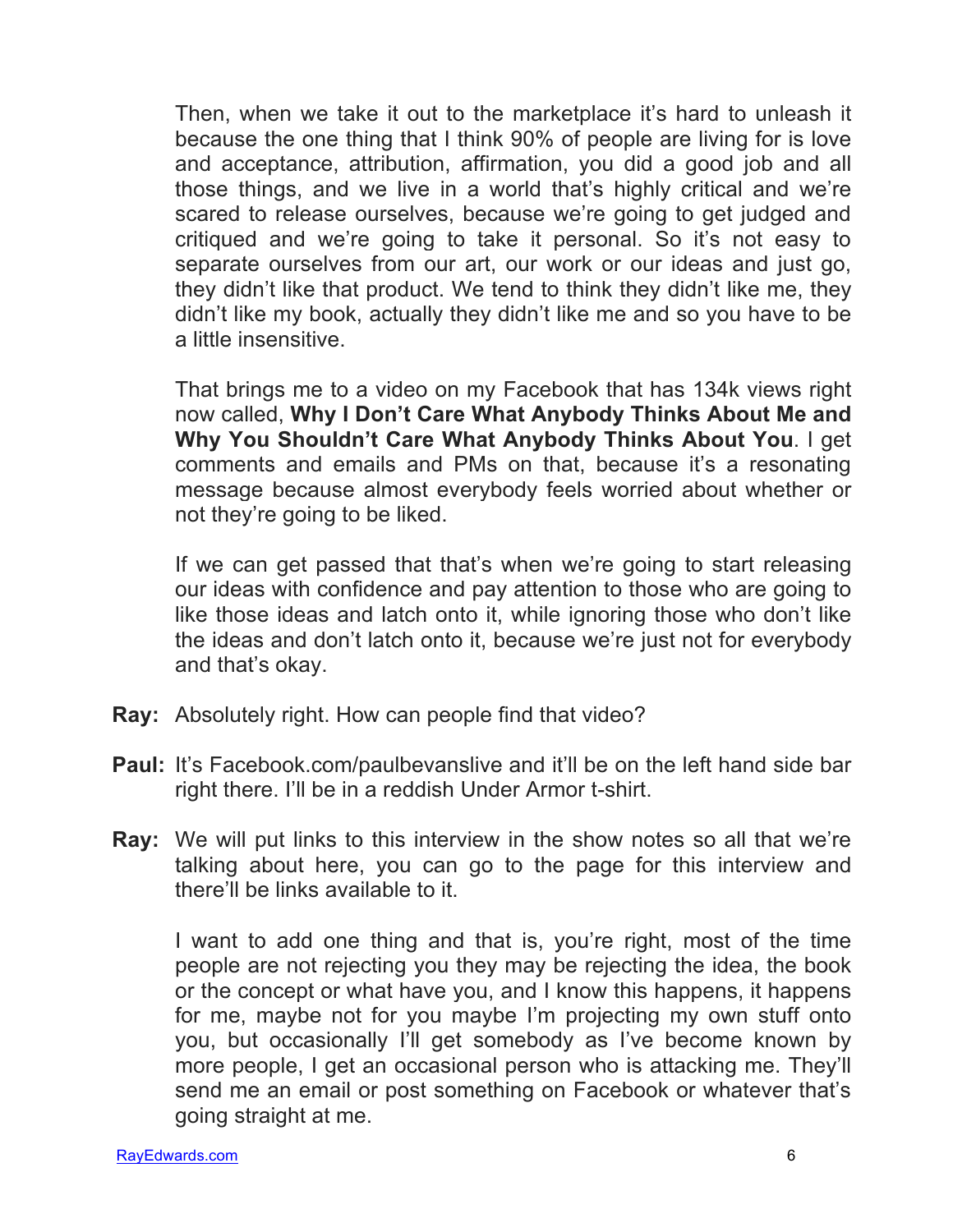What do you do with those?

**Paul:** A couple things. I personally step back and say, truth is, I don't like everybody so why in the world would I hold the world to a standard that I don't hold myself to. I don't like everybody. I read some people's content and it makes me angry, makes me upset.

That's my first step is that I pull back and say okay, they're attacking me, they don't like me, so what? Chances are high I wouldn't like them either. It's not like I'm going to try to convert them to friendship. I'm not saying that ugly I'm just saying, we're not going to have this relationship.

Secondly, sometimes there are real attacks and my next thing is actually what the video is about is, I think there are four types of people.

1. Number one is that some people are literally clinical and have issues.

I had a guy write me one time because I held to a deadline, I had a cut off for a product and it shut off at 3:00 in the afternoon and you couldn't get the deal anymore. He wrote me and said every person out there lies about the deadline and I'm so mad at you I could bash your head in with a rock. I knew he was clinical. He needed some medication and probably therapy and I'm not joking about that.

2. Number two is that a lot of people are just hurt, they're hurting and their lives are hard.

It's painful and we happen to have said something that triggered that negative emotion that they're feeling in life and we are the one that, in that moment, gets the feedback. They could have been hurt in the past. It could have happened 20 years ago and from all of my years in church work, I can tell you that I run into people all the time that feel like I'm a great source of pouring out their rant when they were hurt by the church years ago. So I get that.

3. Number three, some people are just jealous.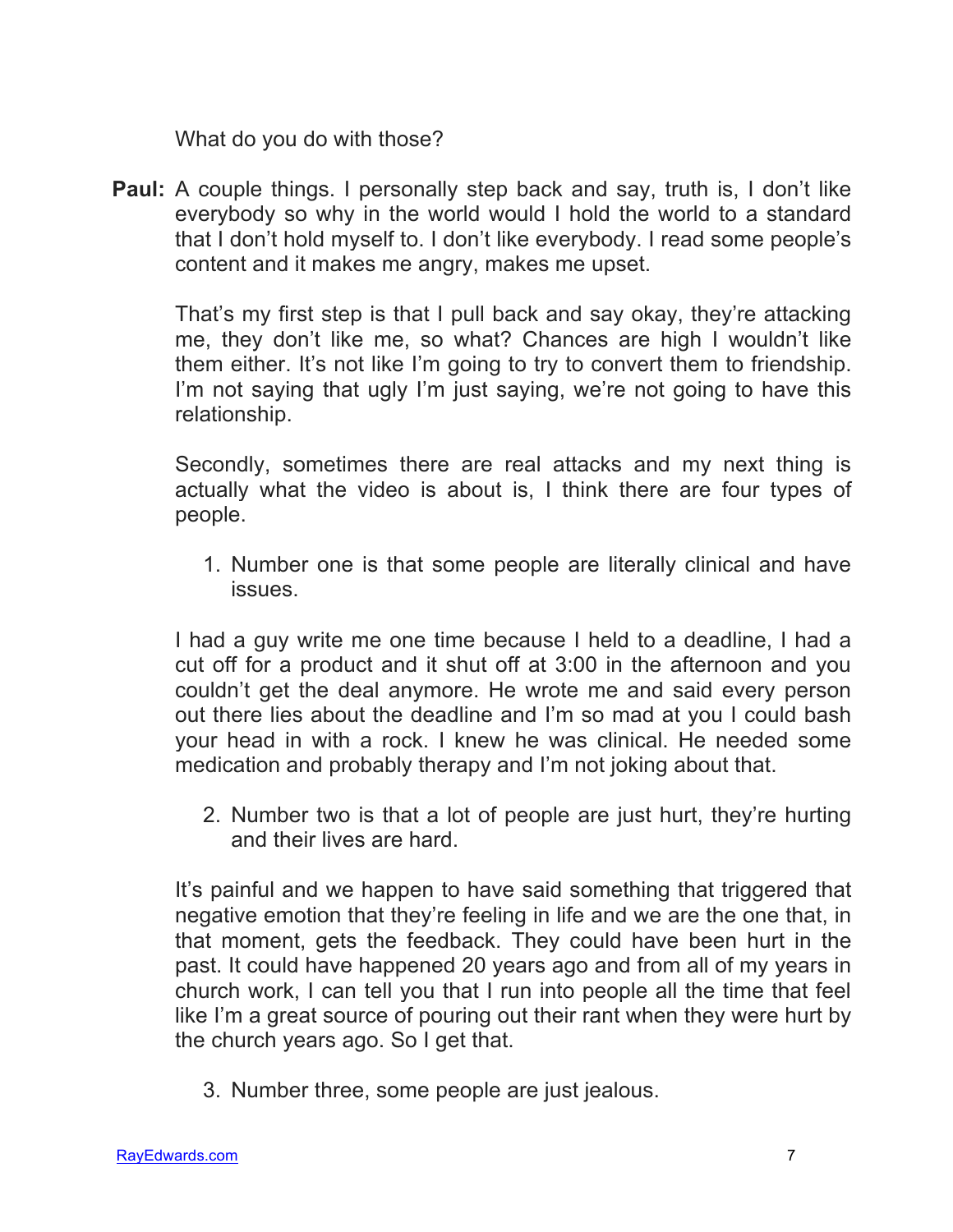They feel like they're a smarty pants with all these ideas and all this wisdom and if they just had your platform well, then their life would be even better than yours. So some people are jealous and will write ugly stuff about you.

4. Number four is simply that there's a personality conflict.

Everybody, believe it or not, does not like me. Everybody does not appreciate sarcasm with a smile, it's so bizarre. I've literally had people come up to me and say, for the past 5 years I've not even been able to stand you and I'm like what did I do? This one guy said this, he said the first time we met I was telling you a story about my family and you just walked away. You walked off in the middle of the story. I said first off, I'm ADD and second, if I were you I'd get interesting. After that we ended up being really good friends.

I didn't even know that I'd done that. I didn't remember, so he had held this 5 year grudge. So there will be some personality conflicts as well, so when someone gets personal, I personally don't worry about it too much because chances are super high that three hours from that point we're both going to be in totally different worlds in our lives. Something negative could happen to give us a wakeup call, that person could be off ranting on somebody else's wall, we don't know what's going to happen.

**Ray:** My wife has a saying that she'll say to me every now and then which is, 'Ray, don't burn down that guys newspaper stand.' There was an episode of Frazier, the TV show where the guy was a psychiatrist on the radio in Seattle, Kelsey Grammar, where the radio station did a focus group to see what people thought of his show. Everybody in the focus group, with Frazier watching through the two-way mirror, everybody loved his show except this one guy.

This one guy was like, I just don't like him. So Frazier became obsessed with this guy and he started following him and trying to talk to him to convince him to like the show. It's like why don't you like me? And through a series of comedic and terrible events, the guy ran the newspaper stand on the street and he accidentally set the newspaper stand on fire. So the guy really hated him then and that was the end of the episode.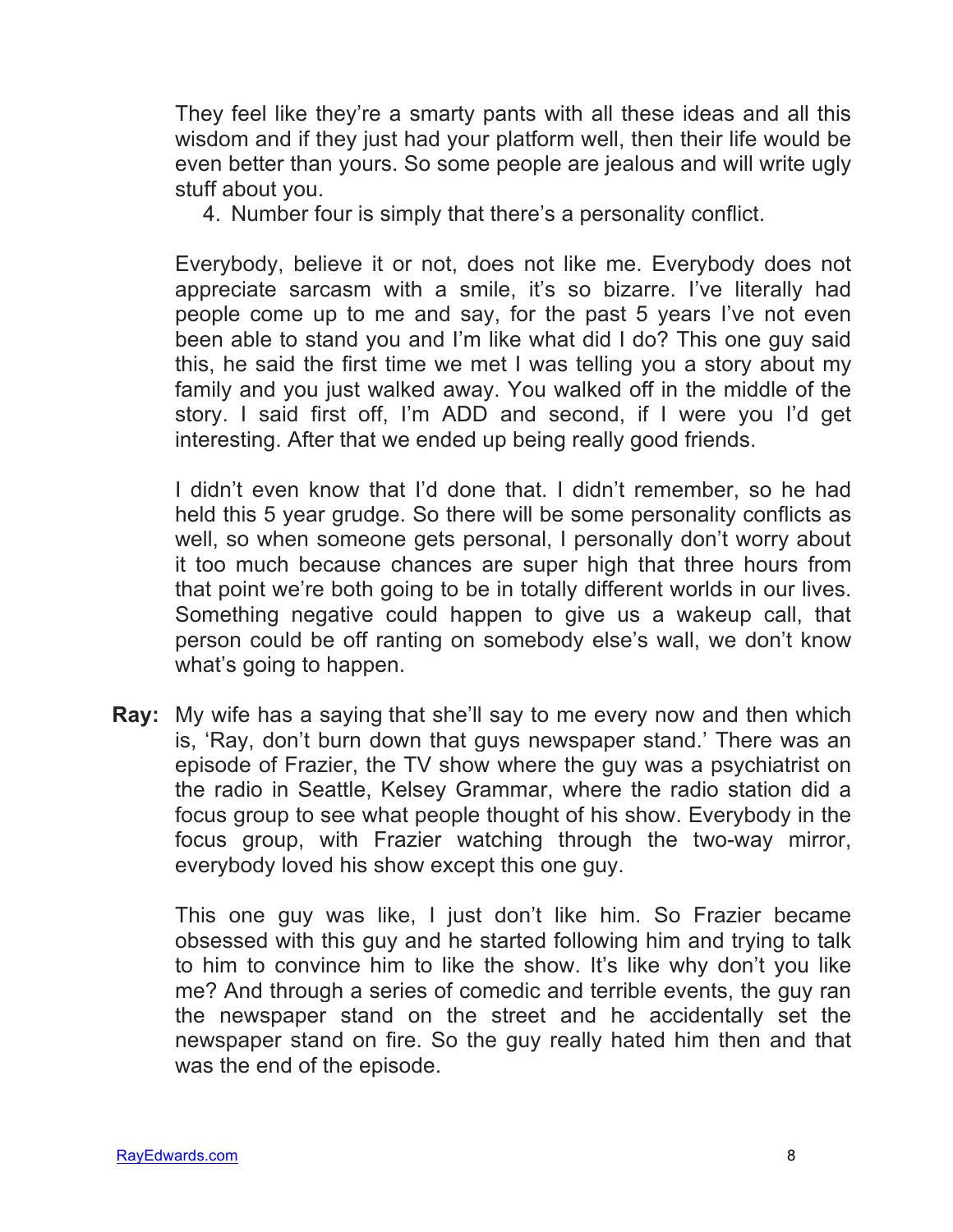So Lynn will say to me, if I'm trying to make someone like me because I'm upset because they got twisted sideways with me or something, she's like, don't burn down that guy's newspaper stand.

- **Paul:** No kidding.
- **Ray:** You're so right, it's really none of our business what other people think of us.
- **Paul:** It's not. And it could be that we end up becoming friends with folks who are really angry and we can have some good discussions, it just doesn't do us any good to get angry or upset and allow this other person to enter into our life and control it. When it comes to time and someone controlling our thoughts, that's one of the biggest wastes ever. So I've always been real conscious of that and when someone says something really negative and my head starts spinning, I go really, you're going to give them that much of your life?

I don't even think about time. I'm thinking are you going to give them your life, you're never going to get that back and you're going to spend all that time being negative and you can never get it back. It won't do any good anyway because you're rarely going to convert someone over that's arguing with you.

- **Ray:** Absolutely. Let's look at this from a different angle, it's my fault because we took off on a negative tangent, but it's something we really deal with so I thought it was something worth talking about.
- **Paul:** It's not negative that's life.
- **Ray:** I think I just need to call you once a week and have you coach me on these things.
- **Paul:** Oh yeah.
- **Ray:** I feel better already.
- **Paul:** You'll end up friendless.
- **Ray:** Talk to me about the 10/10 life. I love this whole concept and what you're doing with that. Explain it.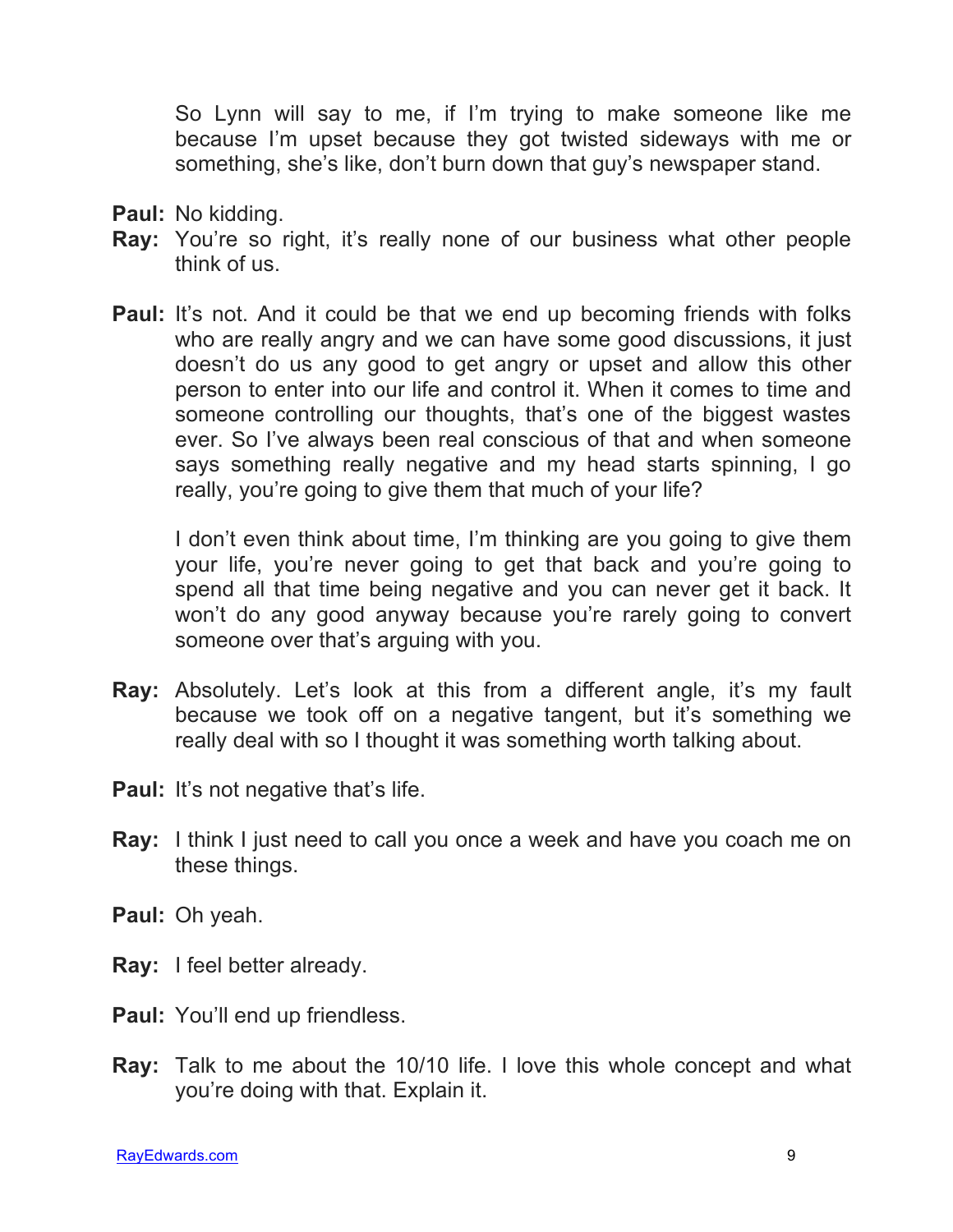**Paul:** The 10/10 life is a framework based on John 10:10, life to the full. I was reading that and thinking, where did that even come from? If you go back to John 9 you have the guy who was healed and you would think that everybody would be like, this is amazing, unbelievable! But first the disciples said, well who sinned that this happened to him? Then the crowd took him to the Pharisees and said hey, there's been this miracle and the Pharisees were like what in the world, who did this? What's going on here? Then, they called his parents in. He's like 40 years old and they called his parents in and asked, is this your son? Yes, that's our son but we don't want to get kicked out, so listen he's an adult so he can answer for himself.

So here's a guy that has this wonderful thing happen in his life and he comes up against four immediate negatives and in chapter 10, Jesus is like listen, the thief's coming to kill, steal and destroy but I've come that you might have life. Understand that in the middle of all these things that you're doing good or great things are happening to you, but you're getting all this negative outside storms, understand I've come that your life would be like real and alive in the middle of all that.

So the framework comes out of that and it's not necessarily like, I've got passages for each section but it's not necessarily this overall hey, this all comes from this verse and that's kind of the catalyst. So it has three elements the 10/10 life which are…

- Body
- Beliefs
- Business

So body basically comes down to our main purpose in life. If you don't get the specific assignment, the main purpose is to work and serve. The better shape we're in the better we're going to be able to work, the better we'll be able to serve and the longer we're going to be able to do it. There are four sections to body.

- 1. Mission as number one,
- 2. Manna, how we're supposed to eat,
- 3. Muscle, how we're supposed to work out and train, and
- 4. Marathon, how to live with a long-term vision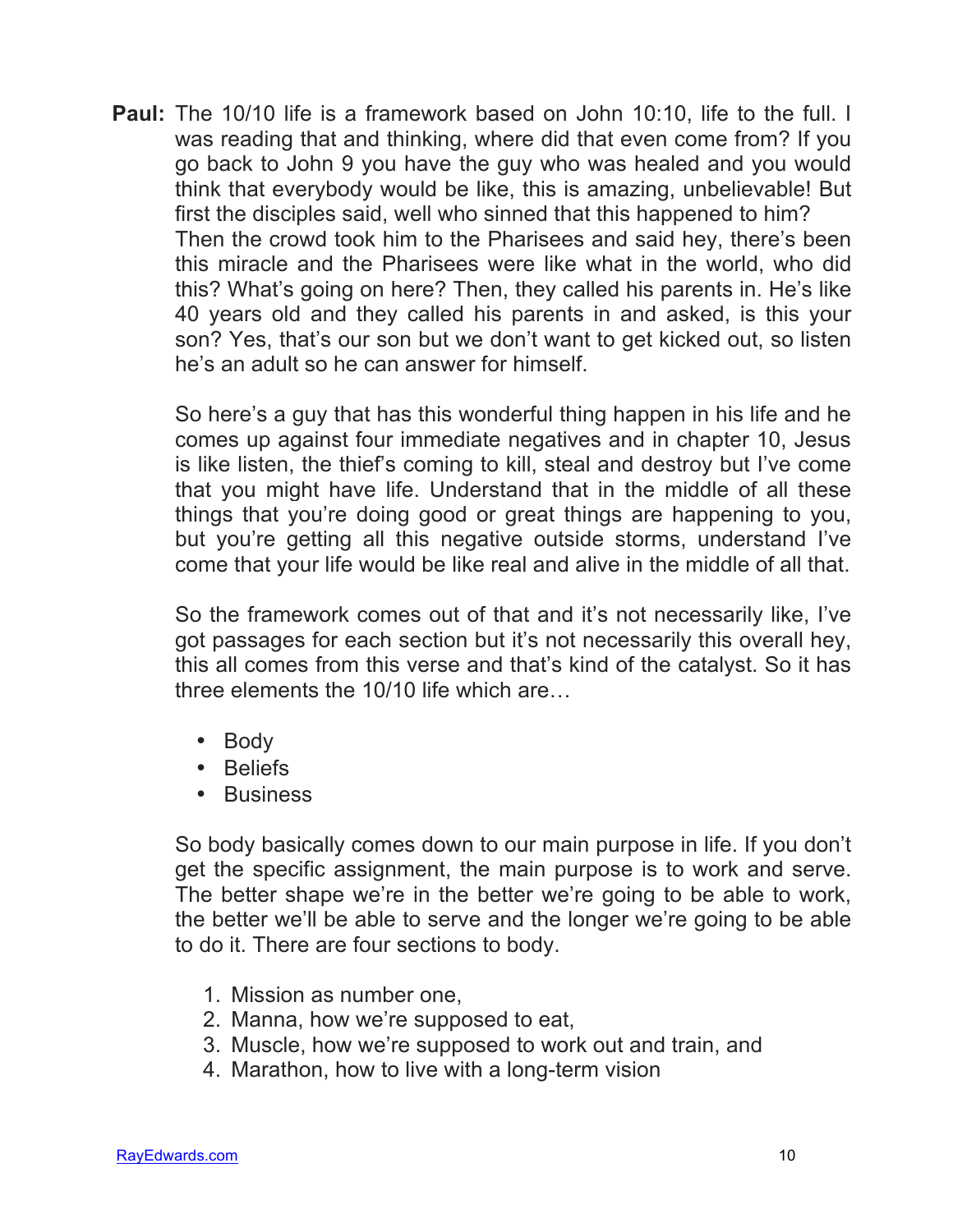Beliefs are all about what's going on in our brain, because it's scary up there. How we get overcome, just like talking about it a minute ago with people and their comments. That's really more of a mental battle than anything and whether or not they affect us. Under beliefs there are several things as well.

- 1. Faith spiritual component
- 2. Focus how to move from blurry to bright so we're able to see each day clearly, know what we want to accomplish
- 3. Fear overcoming, moving from constantly feeling beat down to actually living a very bold life
- 4. Fire what is it that's going to motivate us and keep us strong?

Business is about your…

- 1. Message that you'll be getting out to the world,
- 2. Marketing and how you're going to get it out to the world,
- 3. Model, the way you're going to use your life, your experiences to display it
- 4. Monetization, how you're actually going to make money from it

That's a good bit to say out loud, but overall the 10/10 life is body, beliefs and business. The stronger our body the better we can work and serve. Beliefs, the stronger our mind and faith the more effectively we're going to navigate life. Business, the more we are bringing value to the marketplace as who we are in the experiences we've had, the more value we'll deliver and the easier it's going to be for us to create that sustainable business.

- **Ray:** Brilliant. Every time I hear you teach on something I just think man, I wish I'd thought of that. If people want to follow up on the 10/10 life, if that resonates with someone and I know it does, how do they find that?
- **Paul:** They can go to The1010.life.
- **Ray:** Again, there'll be a link to that in the show notes at RayEdwards.com/215. I strongly recommend that you check this out, because what you just heard is enough to change your life if you have ears to hear it and you receive it and act on it, but if you want more help that walks you through some of that you need to check out the website.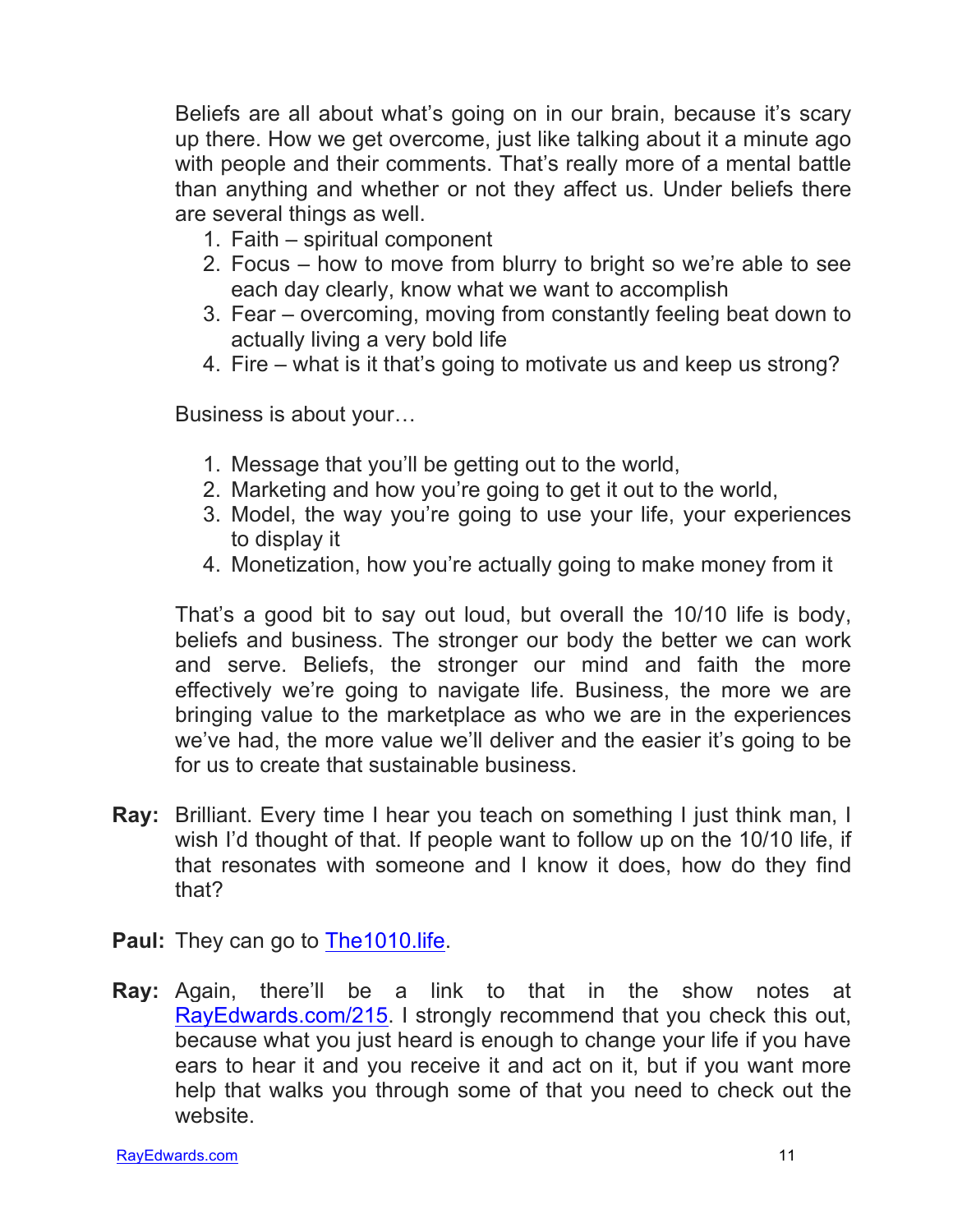**Paul:** Thank you.

**Ray:** Why do you do what you do?

**Paul:** That's a good question. You know that shifts, it's ebb and flow in life. I would say the first major catalyst as you know was the loss of my wife when I was 24 years old and our son was five weeks old at the time. That major point of life basically I said I want to be available for Sam and any future children that I had, so that I would actually be there. So that was a big driver for me of why I did it. It wasn't necessarily this great spiritual driver, other than I think family can be very spiritual. I just thought I really want to be there and be part of that.

The other thing was, oddly enough, I felt that coming through that pain and tragedy that I learned a lot of positive lessons in how to deal with adversity and how to deal with challenges and problems that I thought I could share with the world. So ultimately, every ounce of my business is simplified down to there's a problem, there's an unhappy and there is a promise or a solution. There's a happy spot to get to and I just try to bridge that gap. That's it.

My life, and I think most of our lives if we defined it in very simple terms that it is about bridging a gap between where people are and where they want to be. It doesn't mean that we have all the answers, it simply means that we've navigated that gap, sometimes successful sometimes extremely unsuccessfully and we can take that gap knowledge and hand it to someone else or escort someone else to the other side. Some decide they're going to join us and go the whole route and some decide to give up after week one, but that's just part of the process is that we're offering them a chance to move from where they are to where they want to be.

I think there's no reason at all to stay in a position of discontent, unhappy and to live there if we decide that we want to choose. Now, I do want to give a caveat to that, that does not mean that problems cease or that there aren't health issues or challenges in life, but we're better equipped to handle those challenges.

**Ray:** That's absolutely right. It's almost a cliché but it's true that you don't determine the direction of the wind but you do control your sails.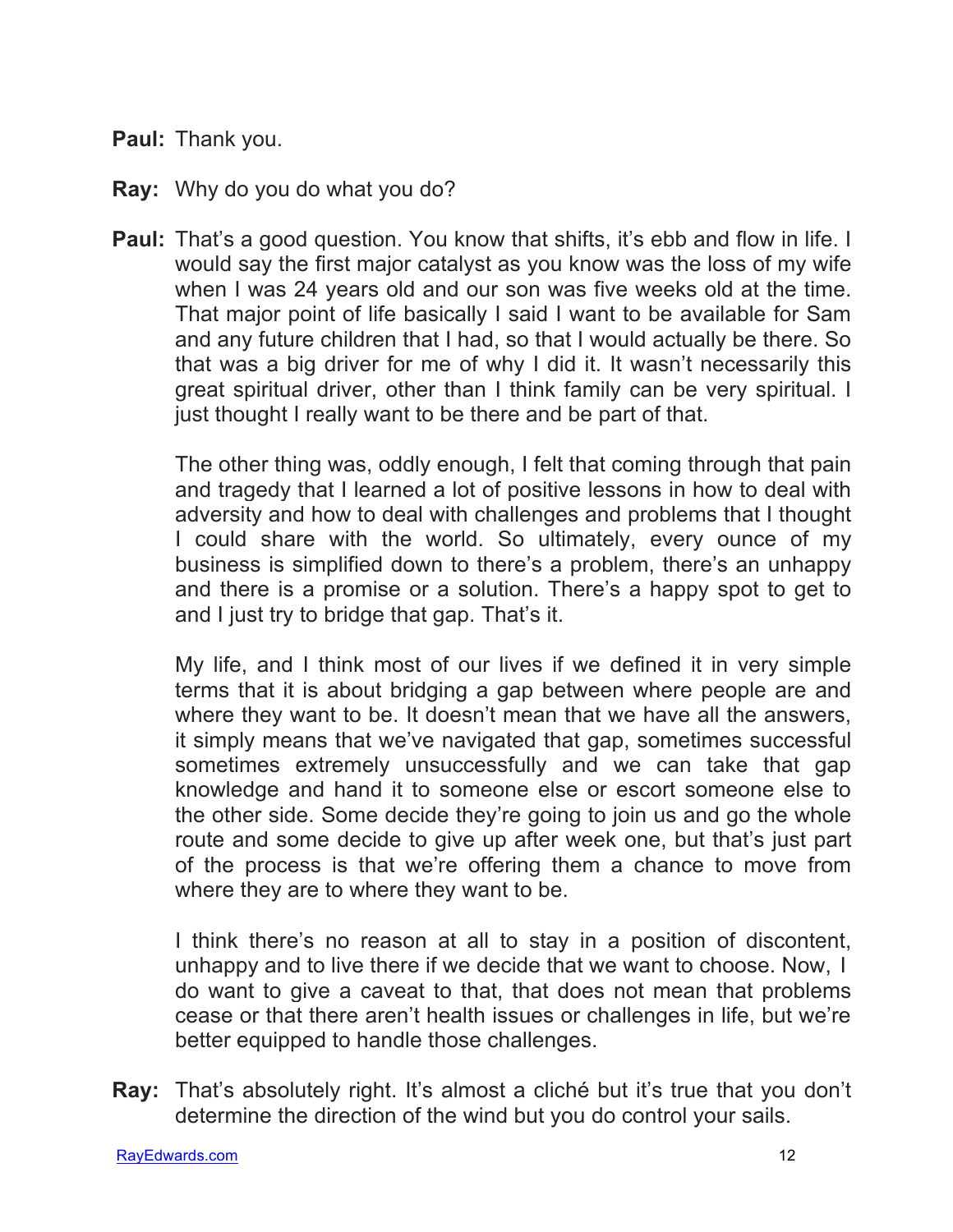- **Paul:** Absolutely. And that brings us back to success is not an accident.
- **Ray:** Exactly. Because, some people use their circumstances whatever they may be as an excuse not to succeed and other people use their circumstances the same, maybe horrible circumstance in order to succeed, they use it as the very fuel for the fire that helps them succeed.
- **Paul:** Absolutely and that can be anything from determination, upbringing, another person in their life that speaks it into them and it could be just the determination not to move, not to get better but to stay miserable so that everybody can see what all they've been through.

I'm going to give you another quick metaphor. My grandmother always got onto me. When it came to the Bible she did not like me taking things out of context at all. So this is out of context, but when Shadrach Meshach and Abednego were in the fiery furnace when they came out it says they didn't smell like smoke.

The truth is, if I didn't tell you about the loss of my wife, nobody would know because I don't smell like smoke, but some people are determined to walk around in life and hold their sleeve up and say smell that, I've been burnt up. Can you believe what all I've been through? And they are perfectly happy being unhappy and smelling like smoke.

I feel like our lives are really about not smelling like smoke, but showing people we've been through the fire and we can help them get out of it too.

**Ray:** Yes, absolutely. I was at a seminar one time that was a touchy feely self-help seminar, feel good about life which is good but some of it was a bit weird, it's like this is unicorns and rainbows sort of stuff, but I got some good from it.

There was a person there who when they were born, and they did have something terrible happen, somehow the way the birthing process happened, both of their arms were broken. That's sad so they had to rehabilitate the child and she learned to use her arms, but she told that story about a dozen times during the weekend. She would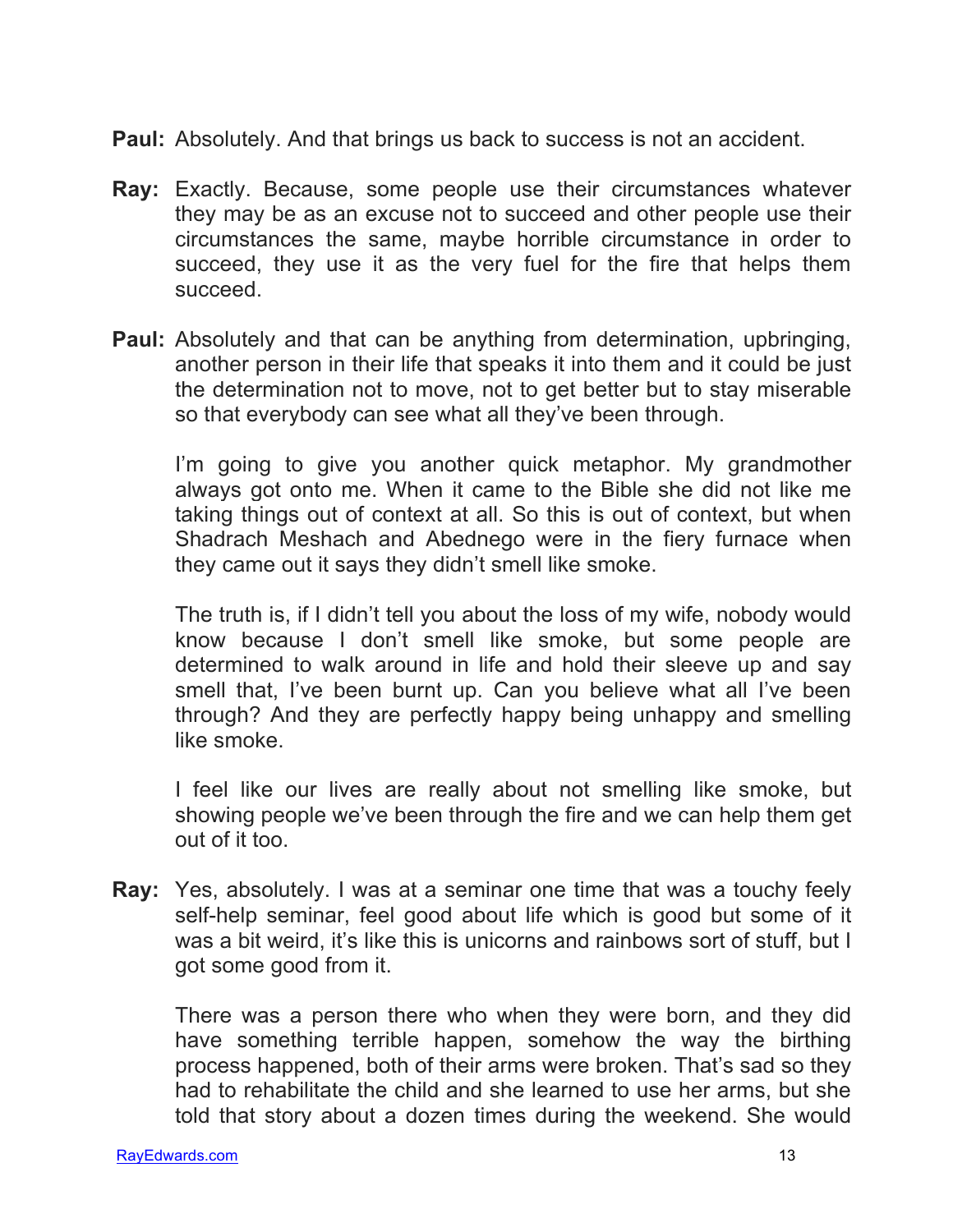start every time she was called upon to speak or share, she'd say you know when I was a baby I was born with two broken arms and then she would go into the litany of how her life's been miserable ever since then because of that.

I was like, you don't even remember you were a baby! But you are right, some people are determined to be happy in their unhappiness and when I find someone like that, I try to help them understand that maybe there's a better way to approach it, but if they're determined to hang onto that then I just figure it's their decision so I let them do it.

- **Paul:** Oh yeah, and what I feel like is I have a responsibility to try to help, but if people are going to reject that then I feel at least I did make the attempt to change and alter the course.
- **Ray:** Here's something that I'm curious to get your take on. I read a book and I won't name it because I don't like badmouthing people. People will sometimes say to me, you never review a book you don't like and I say that's right, if I don't like it why would I spend time reviewing it? Why would I waste my time writing about it or your time talking about it, because I didn't like it?
- **Paul:** Right, so good.
- **Ray:** I only review the books and movies I like. There was a book and I started reading it and only got about two or three chapters in because I realized what was happening. This book was about how we deal with the tough circumstances of life. This guy's basic answer was, just acknowledge that life sucks, bad things happen, there's nothing you can do about it, it's never going to get any better and if you try to make yourself happy about it or change your attitude you're just going to be miserable because nobody is able to change their attitude.

I was like this man is insane. I did think about writing to him and then I thought, he's obviously got a lot invested in this identity now so there will be no talking him out of it.

- **Paul:** Yeah, he's written a book on it.
- **Ray:** Right. So he's probably teaching seminars on how to be miserable, which blows my mind. It is a choice. God made us all to be able to

RayEdwards.com **14**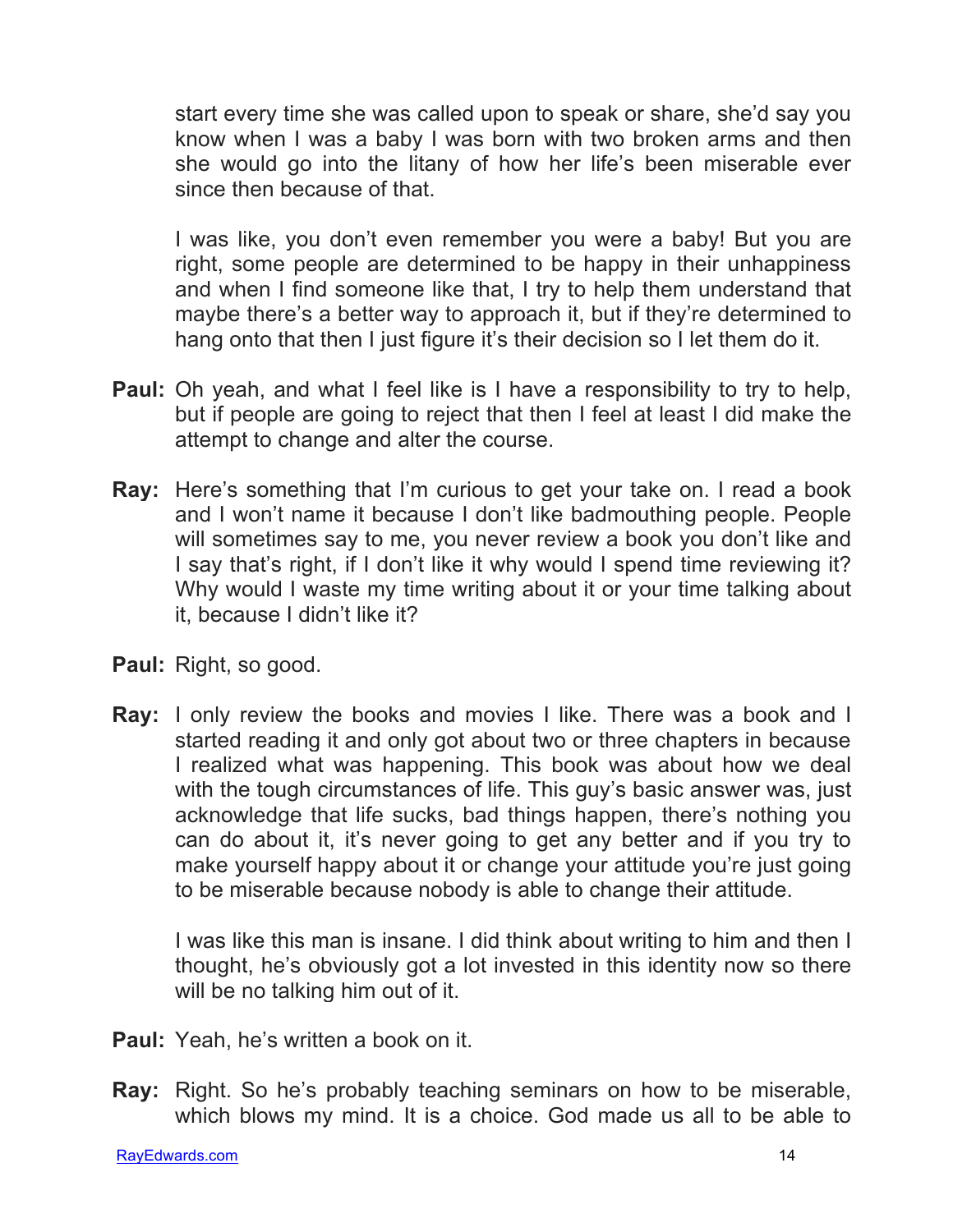choose and He put two trees in the garden for a reason. He could have just put one and said there's no chance for you to mess up now, so everything is great, robot.

Okay, down a little bit of a rabbit trail.

- **Paul:** It was very enjoyable.
- **Ray:** Thank you. It's kind of you to say so. Again, I should talk to you at least once a week because you say nice things and make me feel good about myself.

You have a thing going on now about launching your year and someone may be listening to this later on, maybe not this time of year but you can launch your year in July if you want, every day is New Year's Day in my world.

So talk about Launch Your Year a little bit.

**Paul:** Okay. This is LaunchYourYear.com, how convenient and it's for people who set goals ineffectively and by that I think most goal setting is done wrong, and I don't mean that negatively at all. I think that goal setting as taught by most folks is designed for people who are disciplined and for people who will make a plan and stick with a plan.

What I teach is for those of us, like myself, who make a plan and don't stick with it and do not have good discipline.

- **Ray:** What!?
- **Paul:** What would that goal setting look like? Launch Your Year is all about taking the time to dissect what you want to get out of the year and then really planning out what it's going to take to get there with awareness. So there will be the positives that we love as well as the negatives. If I was to give you a quick overview of that, a couple of things I think are pretty essential.

One is your milestone is your goal. Two your cornerstone is your reason why.

Now, there's a pretty why and an ugly why. The pretty why is what you tell everybody, I'm losing this weight because I want to get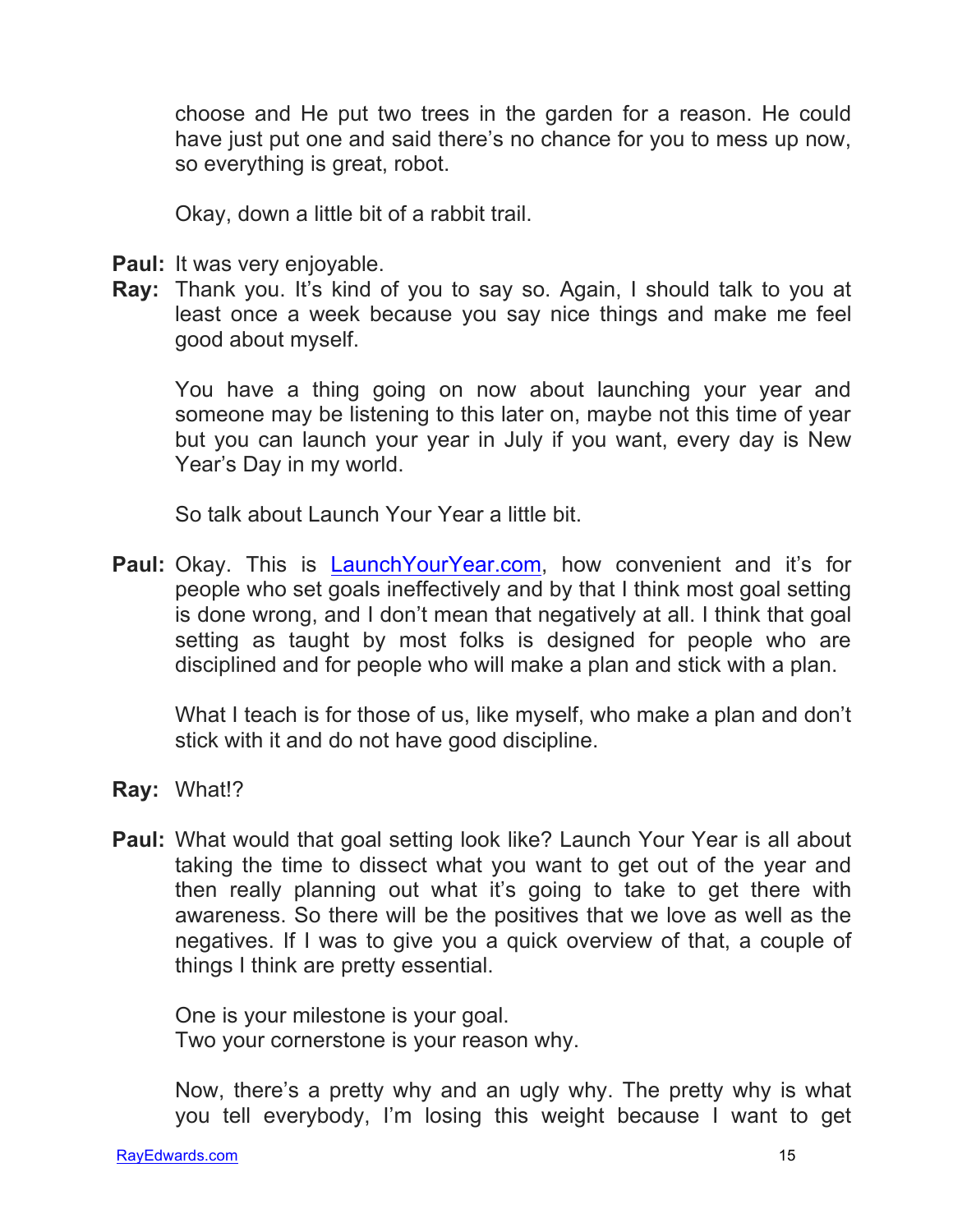healthy. The ugly why is what you don't tell anybody, I want to lose this weight because every time I walk into a restaurant and order they look at me like, do you really need to get that? It's that ugly ego that most of us never think about because we just think about the positive part of the goal. Therefore, we're forced to think of some of that negative and face some of the facts that we've been ignoring. That we feel but we don't actually write down.

Third is tombstones are the things that are going to keep you from achieving your goal.

Most often we don't write these down, so we think I'm going to enter this half marathon and I'm going to do this training program, but we don't write down, on this run every day there's a Dunkin Donuts and it's at the close of the run so I'm going to want to go in there every day or, it's 30 degrees and I don't like running if it's less than 60 degrees. So, if we start facing some of these things it helps us plan it in a way of reality.

There's good stuff too, I just focused on the negative because the good stuff is always in every goal setting program, but we look at the negatives so we can plan for them and we can overcome them and make decisions about them ahead of time, because most of us fail in the moment. We do better when we have the answer ahead of time.

That's what Launch Your Year is at LaunchYourYear.com.

**Ray:** That is so true. Just this past year I lost 51 pounds and I'd been trying to do that for a long time. I've been saying that I was trying to do it, but I was setting my goal ineffectively by setting this big goal at the beginning of every year and then I wouldn't hit it. This past year I gave myself, and I guess I didn't know your process but I was being more realistic because I knew what was going to come up, ice cream and pie.

So I decided that one day out of the week I could have anything I wanted, because I knew I would have to deal with that. So during the week I would keep a list where something would come to mind and I would think, oh, I want a Snickers bar. All right, Sunday I'm having Snickers. It was interesting because I would come each Sunday to have this big list of things and I would realize I don't want all this, I'll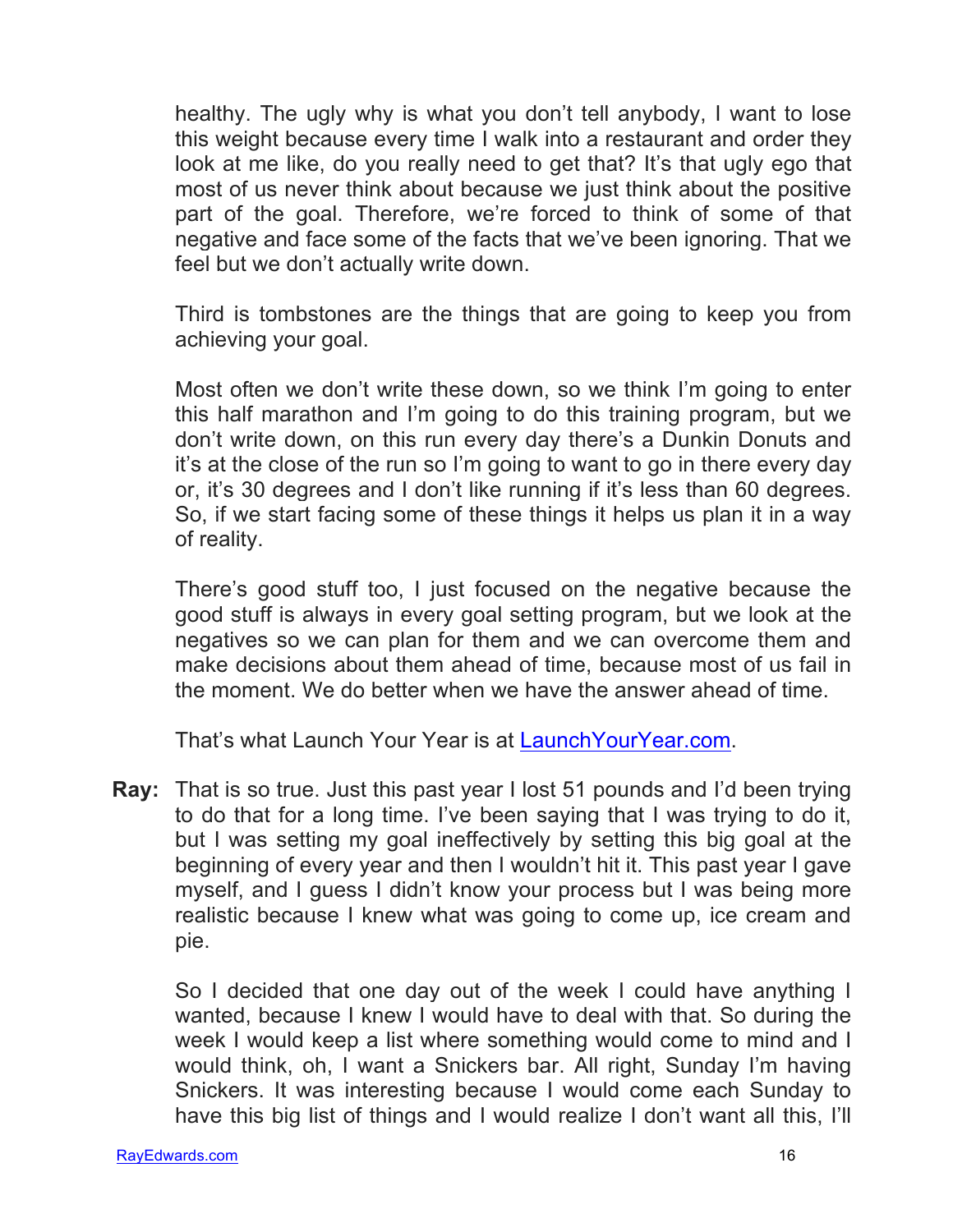just have one thing off the list, because that's pretty much all I can handle.

So I'd have the pie, ice cream or whatever and then I'd realize, what if I'd eaten all this stuff during the week. That would have derailed me totally, so I love your approach. That's at LaunchYourYear.com.

What's your main homestead, your home on the web? Paul: It's PaulBEvans.com.

- **Ray:** Love it. There will be links in the show notes. I hesitate to ask because I'm putting you on the spot, but any words of wisdom you would share with people who are in a state of unhappy, and are looking to get to happy?
- **Paul:** I don't think it's wise at all I think it's common sense. Write down what you're unhappy about and then go find a way to fix it. That's it. I wish I had something more wise. Do those things.
- **Ray:** If you're not going to do it then be okay with the fact that you enjoy being unhappy.
- **Paul:** Yeah, let me give you a little wisdom for folks who feel they really need something. **Information plus installation multiplied by implementation equals transformation.**

Information – learn what you need to learn. Installation – install it. Look at the process and say this is exactly what I can do now. Implement it – do it and, Over time you'll be transformed from unhappy to happy.

- **Ray:** PaulBEvans.com, success is not an accident.
- **Paul:** Be blessed.
- **Ray:** So good.

**Paul:** Good times.

RayEdwards.com 17